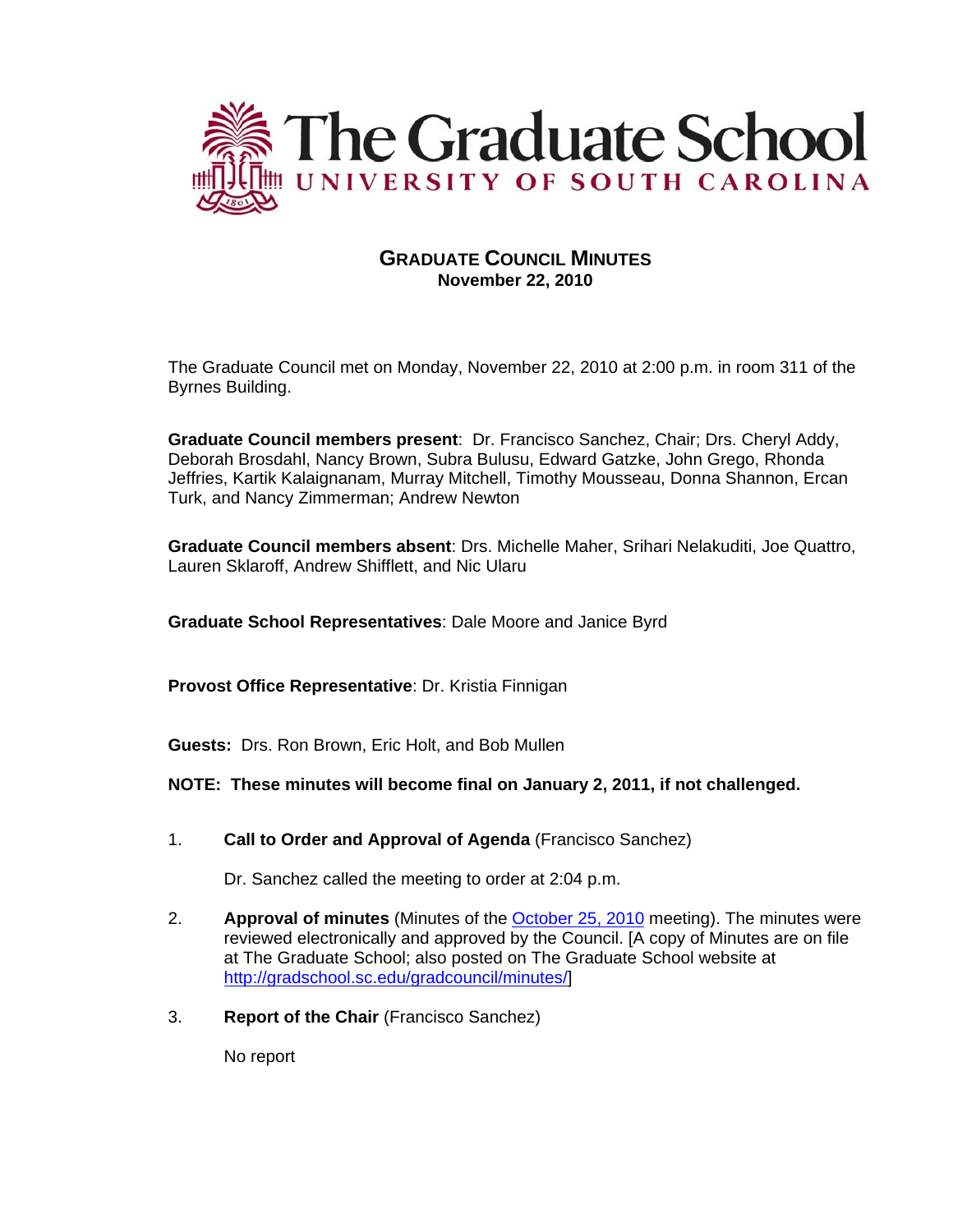# 4. **Report of the Interim Dean of The Graduate School** (Timothy Mousseau)

- Dr. Mousseau advised the Council that the NRC rankings are posted online at<http://www.sc.edu/news/newsarticle.php?nid=1281>.
- Dr. Mousseau informed the Council that Carnegie Rankings will soon be published.
- Dr. Mousseau stated that the university is looking into establishing more joint degrees and research degrees with other institutions, including international collaborations.
- Dr. Mousseau advised the Council that Drs. Stanley Dubinsky and Eric Holt are in the process of developing a review process for Ph.D. programs.
- Dr. Mousseau informed the Council that the travel grant program is going well. More information can be found online at <http://www.gradschool.sc.edu/current/travgrant/> .
- Dr. Mousseau advised the Council that the Graduate Director's meeting held November 18, 2010 went well, but he would like to make the format of future meetings more of a discussion forum for Graduate Directors and the Graduate School to engage in substantive dialogue on important graduate education issues.

# 5. **Report of the Associate Dean / Secretary of the Graduate Council**  (Nancy Zimmerman)

• Dr. Zimmerman advised the Council that information regarding the NSF/NIH Survey will be emailed to participating departments in early December. . **Graduate Directors will continue to complete the usual section of the survey, but department chairs will be asked to work with the Graduate Directors on the completion of the section of the survey on post-docs and research faculty added to this year's survey.** 

# 6. **Report of the Graduate Student Association Representative** (Drew Newton)

• Mr. Newton shared a draft of the Graduate Student Survey to be issued to all graduate students in the coming months. Mr. Newton asked that Council members review the draft and forward any comments and suggestions to him via email at [newtona4@email.sc.edu](mailto:newtona4@email.sc.edu).

# 7. **Report of the Academic Policy and Practices Committee** (Cheryl Addy)

# 1. **APPROVED**

Recommendation to require learning outcomes with APA proposals - For any proposed program curriculum change, the unit proposing the change must indicate whether it affects the program's learning outcomes. If the change does impact the learning outcomes, the proposal must include the revised learning outcomes as part of the bulletin change request. Any curriculum change involving the learning outcomes will not be effective until the following fall semester, so the curriculum, learning outcomes and assessment plans will be consistent.

 For graduate curriculum proposals reviewed by Graduate Council, this proposed policy will become effective immediately upon approval by Graduate Council. For undergraduate proposals, this is a recommendation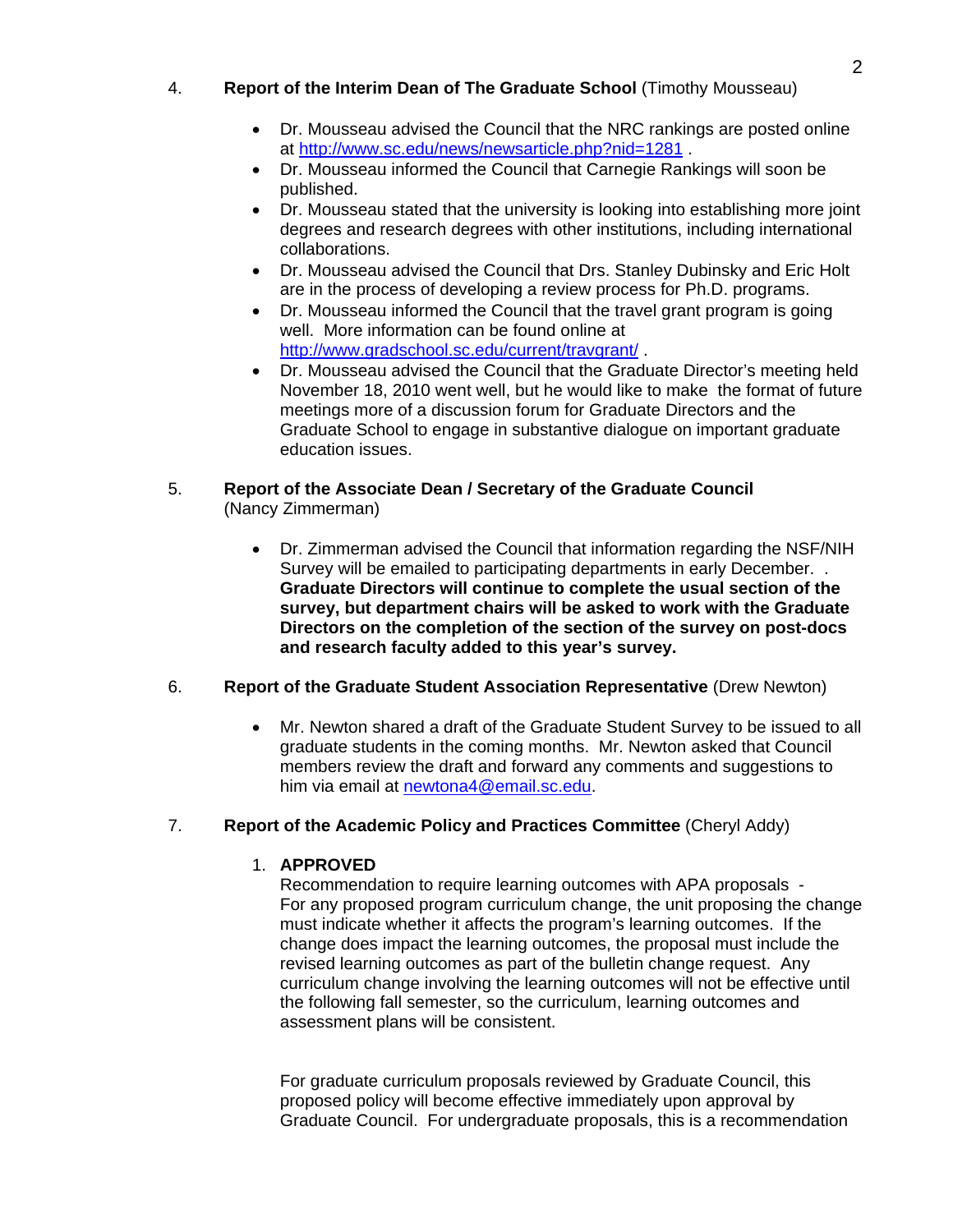to be considered by the Faculty Senate Courses and Curriculum Committee and the Office of Academic Program Development.

 A recommendation to add a check box to the APA form to indicate whether learning outcomes are impacted by the proposed change will be forwarded to Dr. Finnigan of the Office of the Provost.

# 2. **APPROVED**

 Recommendation to affirm current policy for the format of multiple article/multi-paper dissertations to present a unified research presentation and agenda, and to include an introductory chapter that informs the reader of the nature and objectives of the research, a concluding chapter that ties together the major results, and a comprehensive bibliography. (For complete format and presentation requirements see "Journal Articles as Chapters" at <http://gradschool.sc.edu/thesisdissertation/format.asp>

8. **Report of the Committee on 500/600 Level Courses, Distance Education, and Special Courses** (Nancy Zimmerman)

### **500-600 Level Courses:**

 Faculty Senate Committee on Curricula and Courses met on Friday, November 5, 2010 at 2:30 PM.

### **Approvals:**

JOUR 562 – title and description ARTH 503 – new LING 610 – deletion LING 620 – deletion LING 698 – deletion STAT 510 – deletion (Spring 2011) STAT 510 – new (Spring 2011)

 The next meeting of the Committee on Curricula and Courses will be held Friday, January 14, 2011 at 2:30 PM.

### **Special Topics Course Approvals:**

## **SPRING 2011**

 ARTH 590P ARTS 564C BMEN 589Y ECHE 589B EMCH 561Y EMCH 791B ENGL 820B ENVR 700I EXSC 555F HRTM 590N (undergrad only) HRTM 590W IBUS 790L IBUS 790P LING 805A MUSC 500S PSYC 589D PSYC 841C PSYC 841D PSYC 888V SLIS J795H SLIS 797B SLIS 797V SOWK J768D SOWK 768P SOWK J768S WGST 796F

### **MAY SESSION 2011**  HRTM 590M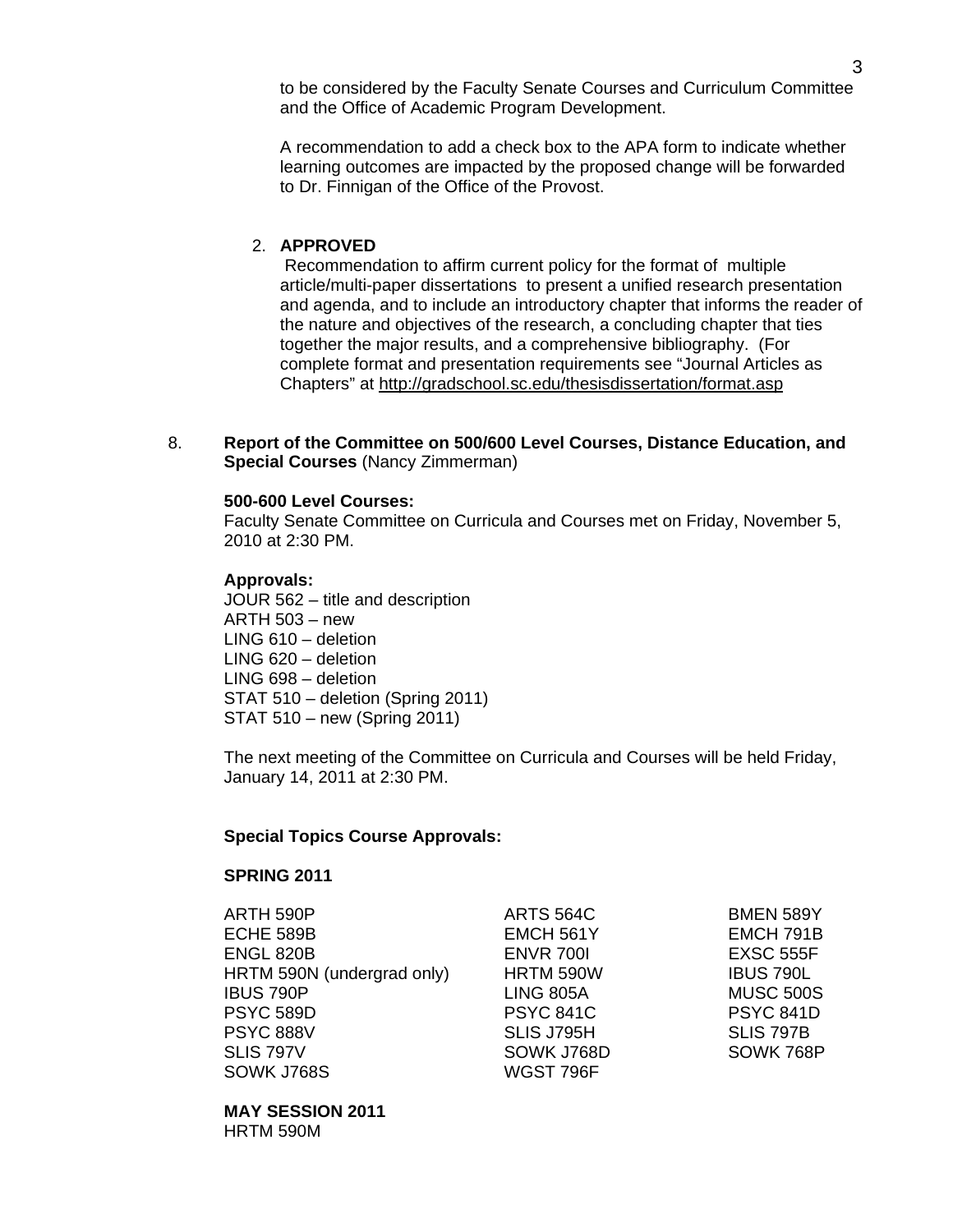No report

10. **Report of the Humanities, Social Sciences, Education, and Related Professional Programs Committee** (Murray Mitchell)

## **COLLEGE OF ARTS AND SCIENCES**

### *Linguistics*

### **APPROVED**

### Academic Program Actions Proposal/Bulletin Change: M.A. [and Ph.D. in Linguistics](http://gradschool.sc.edu/gradcouncil/curr_docs/APALinguistics_201041.pdf)

The Linguistics program proposes changing the current designator "anthropological linguistics" to "linguistic anthropology" to reflect current trends in the U.S. encompassing an interdisciplinary approach to the social scientific study that addresses simultaneously: 1) the importance of language(s) for an understanding of culture and society & 2) the relevance of cultural and social phenomena for an understanding of language(s).

In the early 20th century, anthropological linguists trained in the Boasian tradition of American Anthropology were linguists, first and foremost, who worked in the *service* of cultural anthropologists and archaeologists.

They engaged in a restricted set of scholarly activities that for all intents and purposes were tied to the language documentation of American Indian and other non-written aboriginal languages and the clues that these different grammatical structures provided for understanding present and past cultural worldviews.

Since the 1960s linguistic anthropology gained considerable independence from the other subfields even as it continued to value cross-subfield conversations. Contemporary linguistic anthropologists focus on the fundamental ways that language(s) and discursive practices mediate human experience and constitute the fabric of every day life within, between and across cultures and societies. We study everyday encounters [and the interplay of verbal and nonverbal forms of communication), language socialization, ritual and political events, scientific discourse, verbal art and performance, language contact and language shift, interethnic communication, literacy, mass-mediated forms of communication, and language ideologies - to name just a few. All of these topics go way beyond the early concern of anthropological linguistics - namely the study of linguistic forms in isolation of their users and with no regard for speakers beliefs about language(s) – to encompass the situated uses of linguistic forms by their speakers, including speaker's their beliefs about language(s). Finally, contemporary scholars in Linguistics and Anthropology recognize that specialists who adopt the self-descriptor 'anthropological linguistics' in the United States primarily do language documentation. For this reason, the term does not accurately reflect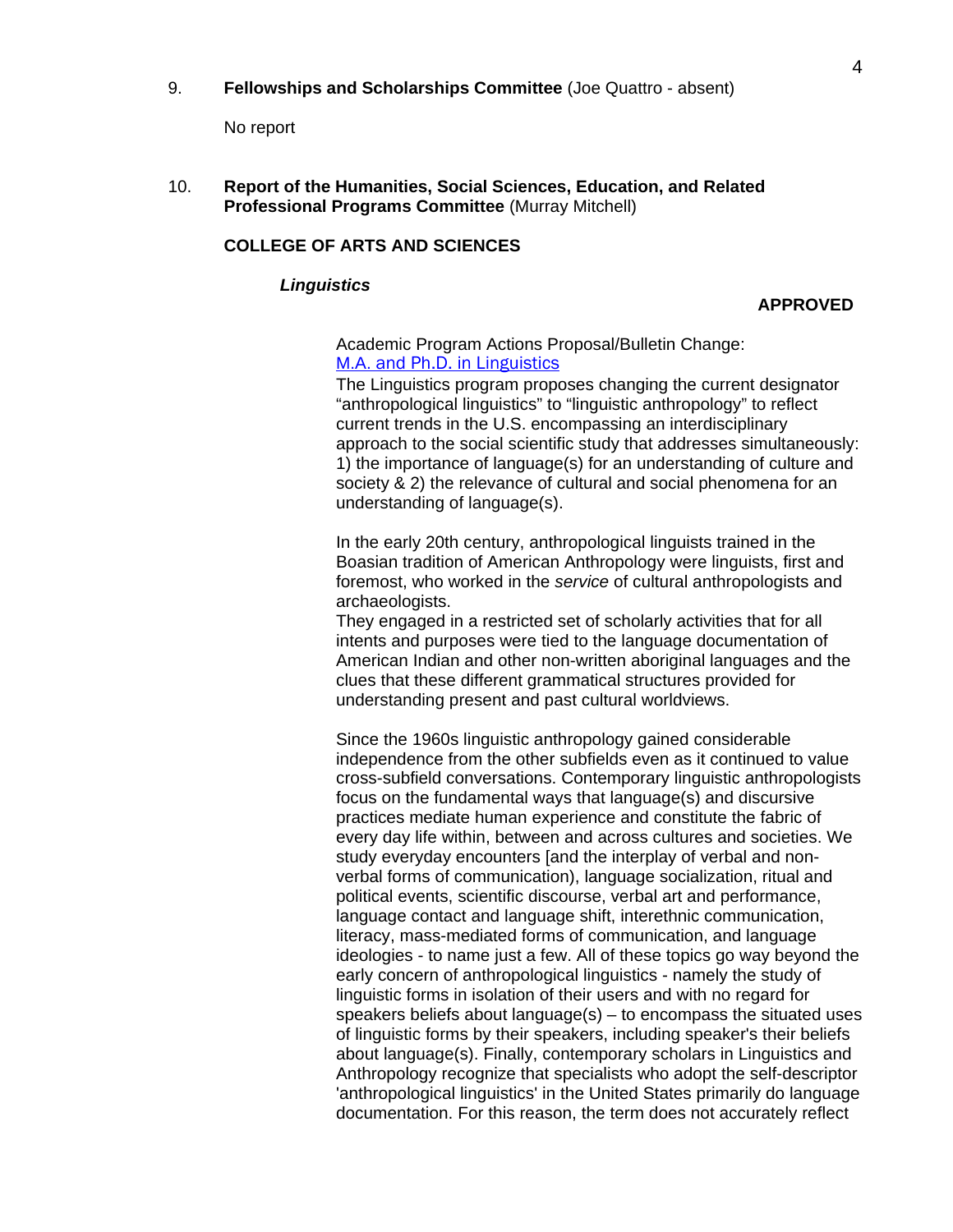what current faculty at USC can offer students in graduate training through the Linguistics Program.

[Effective: Spring 2011]

New Course Proposal: **APPROVED** 

 **LING 710 –** [Introduction to Phonology \(3\)](http://gradschool.sc.edu/gradcouncil/curr_docs/NCPLING710_201041.pdf) The phonetic basis of phonology; phonological structure; lexical representation; cross-linguistic survey of major types of phonological processes; emphasis on data analysis.

Prereq: LING 600 or permission of instructor

[Effective: Spring 2011]

New Course Proposal: **APPROVED LING 720 –** [Introduction to Syntax \(3\)](http://gradschool.sc.edu/gradcouncil/curr_docs/NCPLING720_201041.pdf)

Foundations of generative grammar, focusing on the syntax of English; universal principles of basic clause structure and derived constructions; emphasis on syntactic argumentation and cross linguistic generalization.

Prereq: LING 600 or permission of instructor

[Effective: Spring 2011]

 New Course Proposal: **APPROVED LING 798 –** [Practicum in Teaching ESOL \(3\)](http://gradschool.sc.edu/gradcouncil/curr_docs/NCPLING798_201041.pdf) Observation and supervised teaching of English to speakers of other languages in an individually designed classroom setting.

 # Times Course Can be Taken: 3 Prereq: LING 600, LING 795

[Effective: Spring 2011]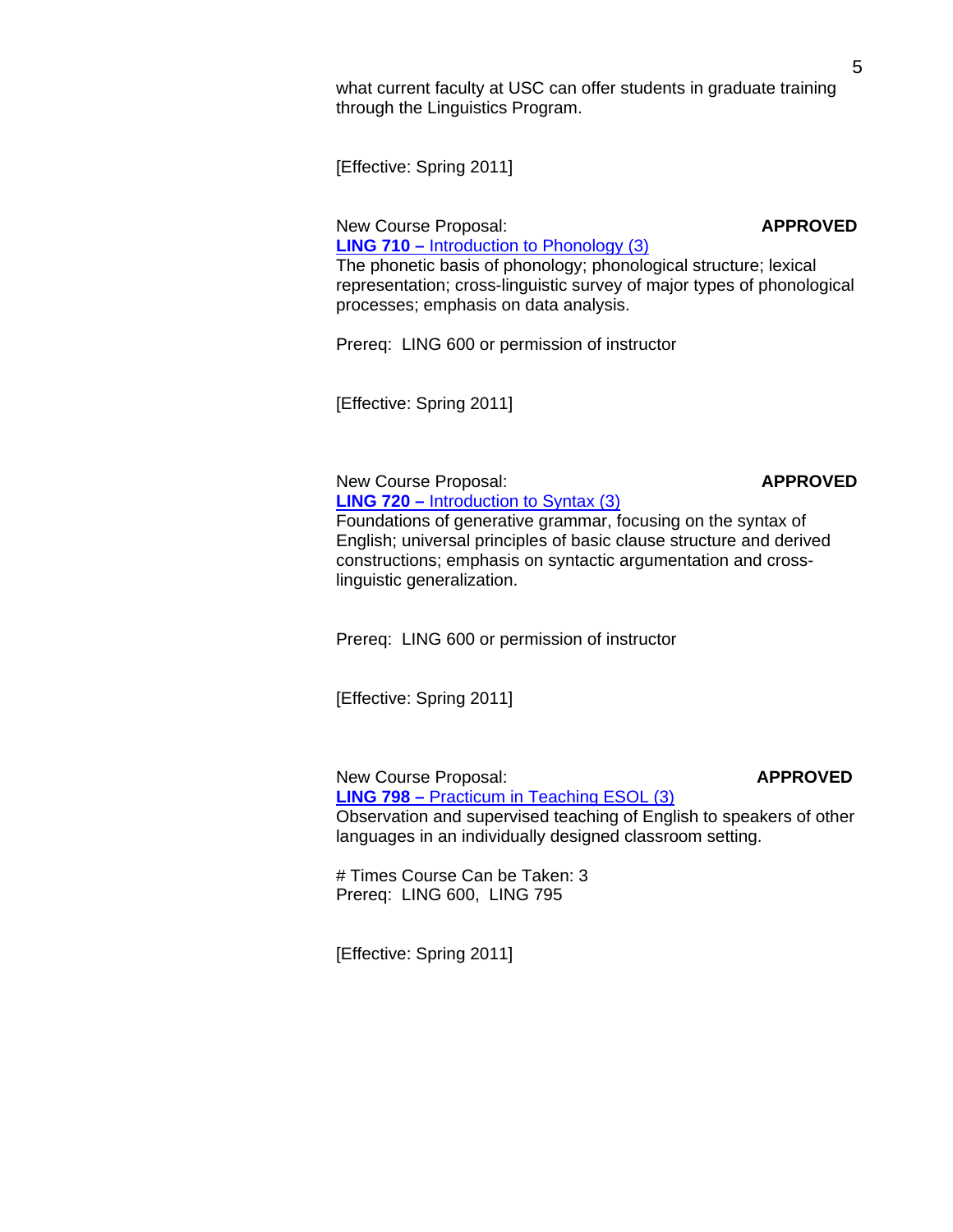### *Political Science*

Course Change Proposal: **APPROVED**

**From: POLI 790 A -** [Independent Readings in Political](http://gradschool.sc.edu/gradcouncil/curr_docs/CCPPOLI790A_201041.pdf)  [Science \(3\)](http://gradschool.sc.edu/gradcouncil/curr_docs/CCPPOLI790A_201041.pdf)

**To: POLI 790 A -** Independent Readings in Political Science (1-3)

[Effective: Spring 2011]

 Course Change Proposal: **APPROVED From: POLI 790 B -** [Independent Readings in International](http://gradschool.sc.edu/gradcouncil/curr_docs/CCPPOLI790B_201041.pdf)   [Studies \(3\)](http://gradschool.sc.edu/gradcouncil/curr_docs/CCPPOLI790B_201041.pdf)

> **To: POLI 790 B -** Independent Readings in International Studies (1-3)

[Effective: Spring 2011]

# **COLLEGE OF MASS COMMUNICATIONS AND INFORMATION STUDIES**

### *School of Library and Information Science*

Course Change Proposal: **APPROVED**

**From: SLIS 787 –** [Seminar in Automated Information](http://gradschool.sc.edu/gradcouncil/curr_docs/CCPSLIS787_201041.pdf) 

 [Systems \(3\)](http://gradschool.sc.edu/gradcouncil/curr_docs/CCPSLIS787_201041.pdf)

 Application, management and evaluation of automated information systems for libraries and other information agencies. Major technical and management issues of these systems.

Prereq: SLIS 704, SLIS 706

**To: SLIS 787 –** Seminar in Applied Information Systems for Information Specialists (3) Application, management and evaluation of information systems for libraries and other information agencies, including emerging technical, administrative and management issues related to these systems.

Prereq: SLIS 707 or permission of instructor

[Effective: Spring 2011]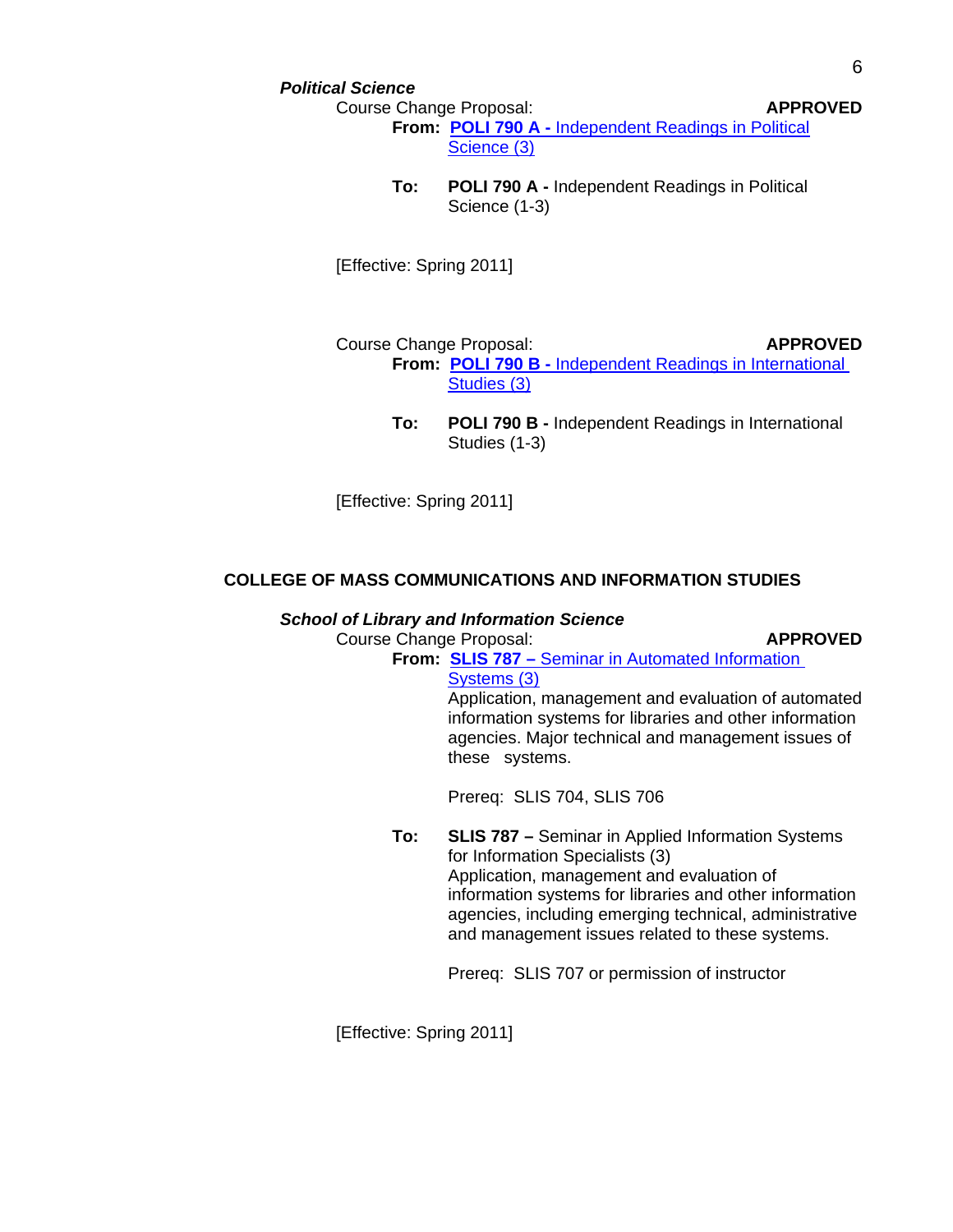### **SCHOOL OF MUSIC**

 Academic Program Actions Proposal/Bulletin Change: [M.M. in Music Theory](http://gradschool.sc.edu/gradcouncil/curr_docs/APAMAMusicTheory_201041.pdf)

 The Master of Music in music theory degree has failed for several years to meet the productivity standards established by the Commission on Higher Education. In addition, budget cuts have prevented the School of Music from replacing a retired faculty music theory faculty member. The shortage of music theory faculty to support this degree was noted by the accreditation team from the National Association of Schools of Music when they visited in Spring 2010. The combination of these factors has led the School of Music to the decision to terminate the Master of Music in music theory degree program.

[Effective: Spring 2011]

11. **Report of Science, Math, and Related Professional Programs Committee** (John Grego)

### **ARNOLD SCHOOL OF PUBLIC HEALTH**  *Environmental Health Sciences*

**APPROVED**

Academic Program Actions Proposal/Bulletin Change: [MPH in Environmental Health Sciences](http://gradschool.sc.edu/gradcouncil/curr_docs/APAMPHinEnvironmentalHealthSciences.pdf)

 The current three concentrations for the MPH in Environmental Health Sciences are: Environment Quality, Industrial Hygiene, and Hazardous Materials Management. We are proposing to eliminate the three concentrations and change to one curriculum for our MPH degree because the concentrations have relatively inflexible curriculum that is no longer appropriate for the program market. In addition, the number of degrees and concentrations relative to the number of students in the department stretches limited resources for delivering quality instruction. A simple major in Environmental Health Sciences for the MPH is more ideal because all students will be required to take the mandatory suite of courses for an MPH (ENHS 660, BIOS 700 or 701, EPID 700 or 701,HPEB 700, and HSPM 700) in addition to the required 6 hours of ENHS 798 Public Health Practice and a minimum of 21 hours of additional coursework which will depend on the student's primary interests in either environmental health or human health, and in consultation with her/his committee.

[Effective: May Session 2011]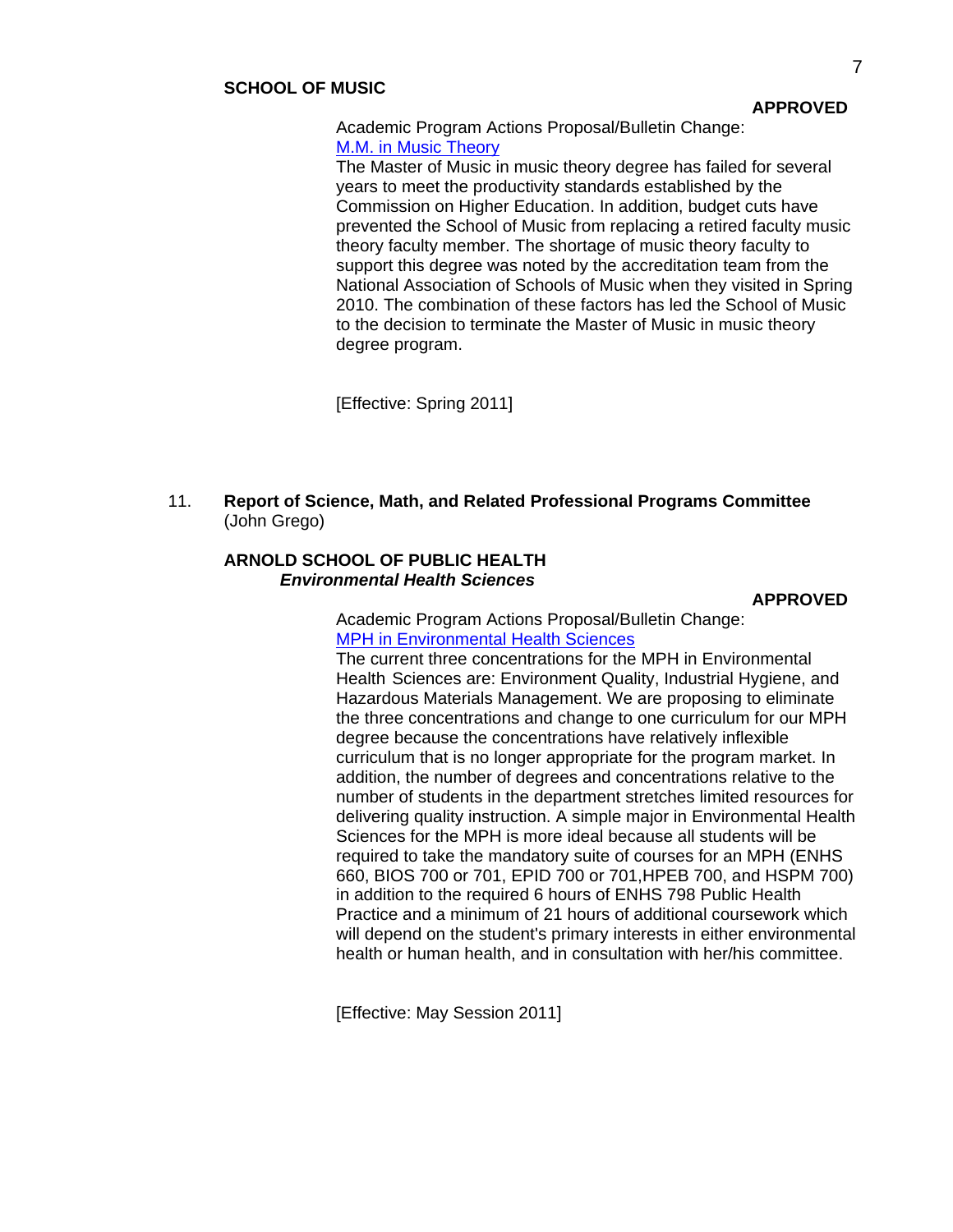## **COLLEGE OF ENGINEERING AND COMPUTING**

*Civil and Environmental Engineering* 

Course Change Proposal: **APPROVED**

**From: ECIV 798 –** [Seminar in Civil and Environmental](http://gradschool.sc.edu/gradcouncil/curr_docs/CCPECIV798_201041.pdf)   [Engineering \(1\)](http://gradschool.sc.edu/gradcouncil/curr_docs/CCPECIV798_201041.pdf)

Grading: Pass/Fail

**To: ECIV 798 –** Seminar in Civil and Environmental Engineering (0)

> Grading: Pass/Fail Note: Recommended by the department that all graduate students participate each semester the seminar series is offered.

[Effective: Spring 2011]

## **SCHOOL OF MEDICINE**   *Obstetrics and Gynecology Division*

**APPROVED**

 Academic Program Actions Proposal/Bulletin Change: [M.S. in Genetic Counseling](http://gradschool.sc.edu/gradcouncil/curr_docs/APAMSGeneticCounseling_201041.pdf)

 The Master of Science Genetic Counseling Program was initiated in 1985, and has graduated over 150 genetic counselors in this evolving health profession. The Biology Department has offered BIOL 665 Human Molecular Genetics since the Program's inception, as part of the required curriculum. With the evolving science of human genetics, the need for a more advanced course that builds upon the first year genetic counseling student's knowledge base of human genetics was recognized in recent years.

 In a cooperative effort with faculty in the Biology Department, BIOL 667 Molecular and Genetic Aspects of Disease Pathogenesis was identified as a course that would better meet the Genetic Counseling Program's current curricular needs. Please see the letter of concurrence from the Biology Department.

 We request that BIOL 665 be dropped from the required curriculum of the Genetic Counseling Program and that BIOL 667 be added to the required curriculum.

[Effective: Spring 2011]